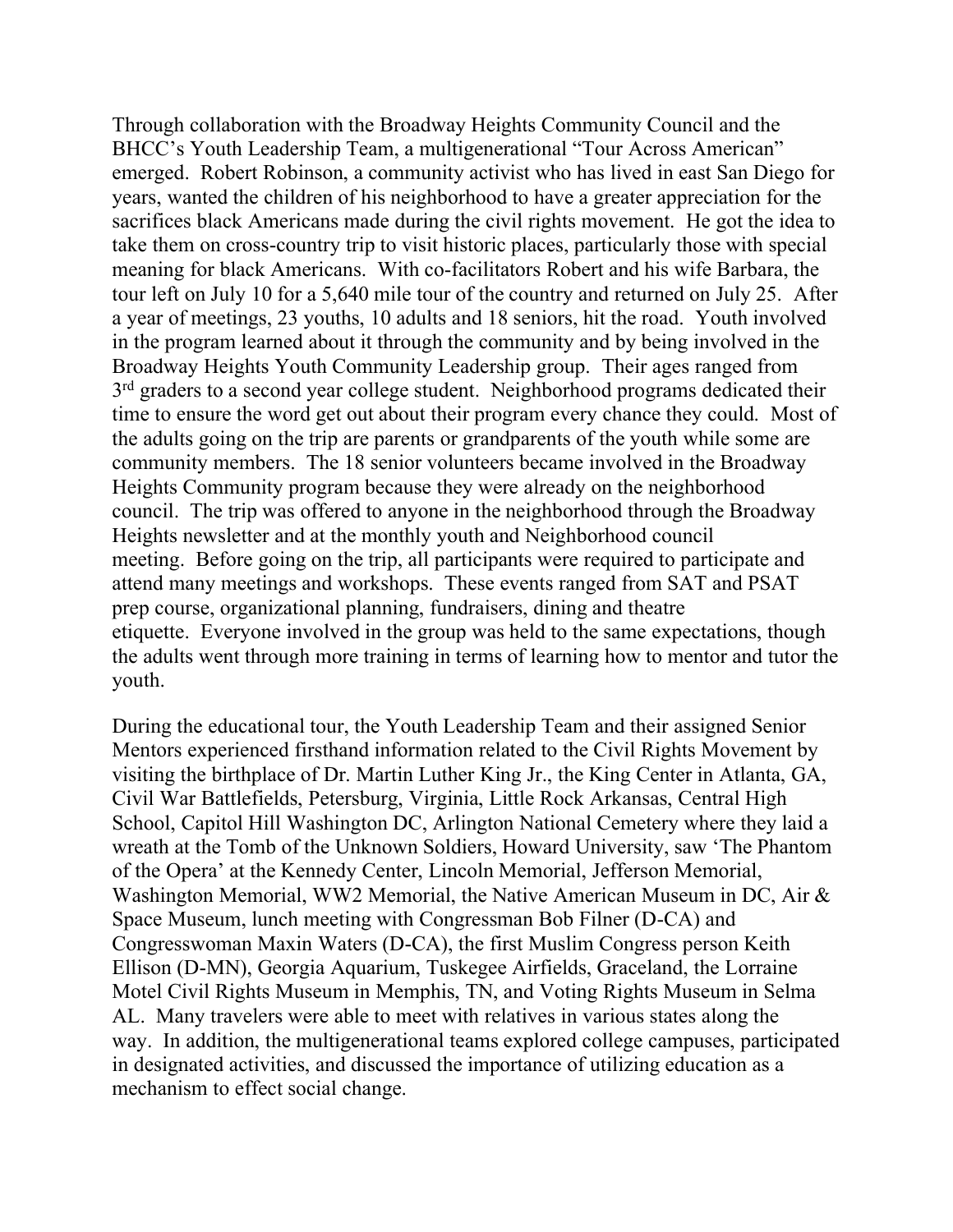Following the tour the group hopes to put together a documentary video with assistance from the Jacobs Center, including interviews with the youth and seniors. They also hope to put together written documentation and would like to do oral presentations to groups. With the help of the Lemon Grove School District, who loaned 10 laptop computers and 10 digital cameras and set-up a Web Site for the "Tour Across American", the youth, adults and seniors were able to document the trip on a daily basis.

The group met and had fellowship at three churches: in Memphis TN, Greenville SC and Atlanta GA giving opportunities for multigenerational exchanges, games, food and dialog. The Youth Leadership Team and the seniors also had the opportunity to sit in the gallery and look down on the congressional Session in the House of Representatives, to see how our government works, to show the possibilities to our youth.

The group was successful in developing loving, caring, respectful relationships among the youth members, adults and the senior adults, meeting their goals for intergenerational friendship, as a result:

• One woman will be the Big Sister of a teenage girl living with a grandparent. One man has agreed to be the Big Brother of a youth in the neighborhood.

The group operates smoothly and efficiently as regards to luggage, packing, cleaning of the bus, unloading of two wheelchairs at stops with combined youth and adult team working together. Morning started on the bus with an open microphone.

They sang songs, said prayers, shared information, apologized for past experiences without being asked, children and youth thanked moms and dads and grandparents, played together at rest stops, and enjoying being together! One of the most pleasant surprises of the trip was the reaction of the people that they met along the way. Strangers came up after watching the layer of the wreath at the Tomb of the Unknown Soldier. They wanted to know who the group was and how they could do the same thing. Many commented that the Broadway Heights neighborhood sounded like the "old neighborhood" that they grew up in ... before neighborhoods changed, and people stopped knowing the person next door. The group was fortunate to meet people that went the extra mile. Who taught things because they loved to teach and wanted them to know what History really is.

## *People like:*

Ranger Grant Gates at the National Petersburg VA Civil Rights Battlefield. He researched the Civil rights story at Lemon Grove's own Roberto Alvarez and his 1935 fight to be able to go to school as a student of Mexican descent, something he was